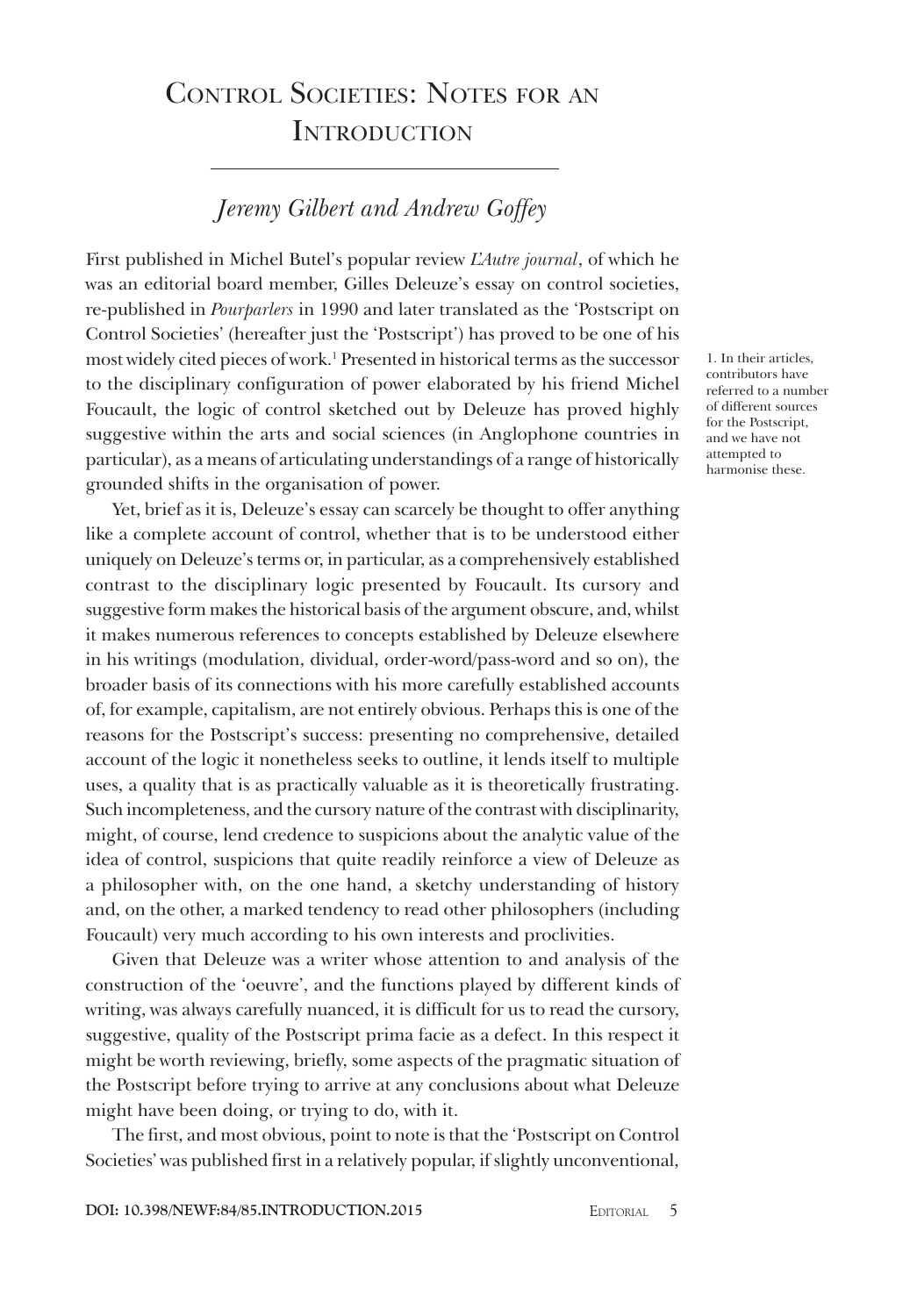journal (Butel, who had connections with the La Borde clinic, has a track record of setting up journals that challenge mainstream formats). The text was then republished in *Negotiations*, a collection of interviews spanning the years 1972 to 1990, shortly before Deleuze's last joint writing with Guattari, *What is Philosophy?*. The texts included in *Negotiations* are only a selection of Deleuze's circumstantial texts from this period, so it would be (at least philologically) improper not to acknowledge an editorial decision on Deleuze's part regarding that selection.

We know from other writings of Deleuze's that he was somewhat hostile to the mediatic format of an interview (or other kind of text) in which one 'explains oneself '. The incursion of marketing into publishing, and thence philosophy, had also been an issue with which he had been concerned for some time (not least since his pamphlet critiquing the 'nouveaux philosophes'). *Negotiations* has none of the experimental conversation in which it is not entirely clear who is speaking when - that Deleuze had previously constructed with Claire Parnet in *Dialogues,* a text which reprises themes that had featured in Deleuze's broadside against the new breed of media 'intellectuals'. Yet the difficult situation which standardised media formats create for establishing the broader presence of the intellectual is not absent from *Negotiations*, even if the collection as a whole is markedly different from the earlier *Dialogues*. Regrettably, the English language translation of the collection *Pourparlers* (as *Negotiations*) in which the Postscript re-appeared omits a brief text signed by Deleuze (as 'G.D.'), which is included both as an exergue and then again as a blurb on the back cover of the book. It is worth citing this text in full - not just because it is missing from the translation but also because of the allusive pointers it offers to what might be called the pragmatics of 'non-communication' that Deleuze engages in vis à vis 'Powers':

Why gather together the texts of conversations that spread out over nearly twenty years? It can happen that negotiations last for so long that one no longer knows if they are still part of the war or are already part of the peace. It is true that philosophy cannot be separated from an anger against its epoch, but also from a serenity it assures us of. However, philosophy is not a Power. Religions, states, capitalism, science, law, opinion, television are Powers, but not philosophy. Philosophy can have big battles internally (idealism - realism, etc), but these are battles for laughs. Not being a Power, philosophy cannot engage in a battle with Powers. On the other hand, it does carry out a war without battles, a guerrilla war, against them. And it cannot talk with them, it has nothing to say to them, nothing to communicate, it only undertakes negotiations. As powers are not content with being external but also pass into each of us, each one of us finds him or her self in incessant negotiation, and in a guerrilla war with him or her self, thanks to philosophy.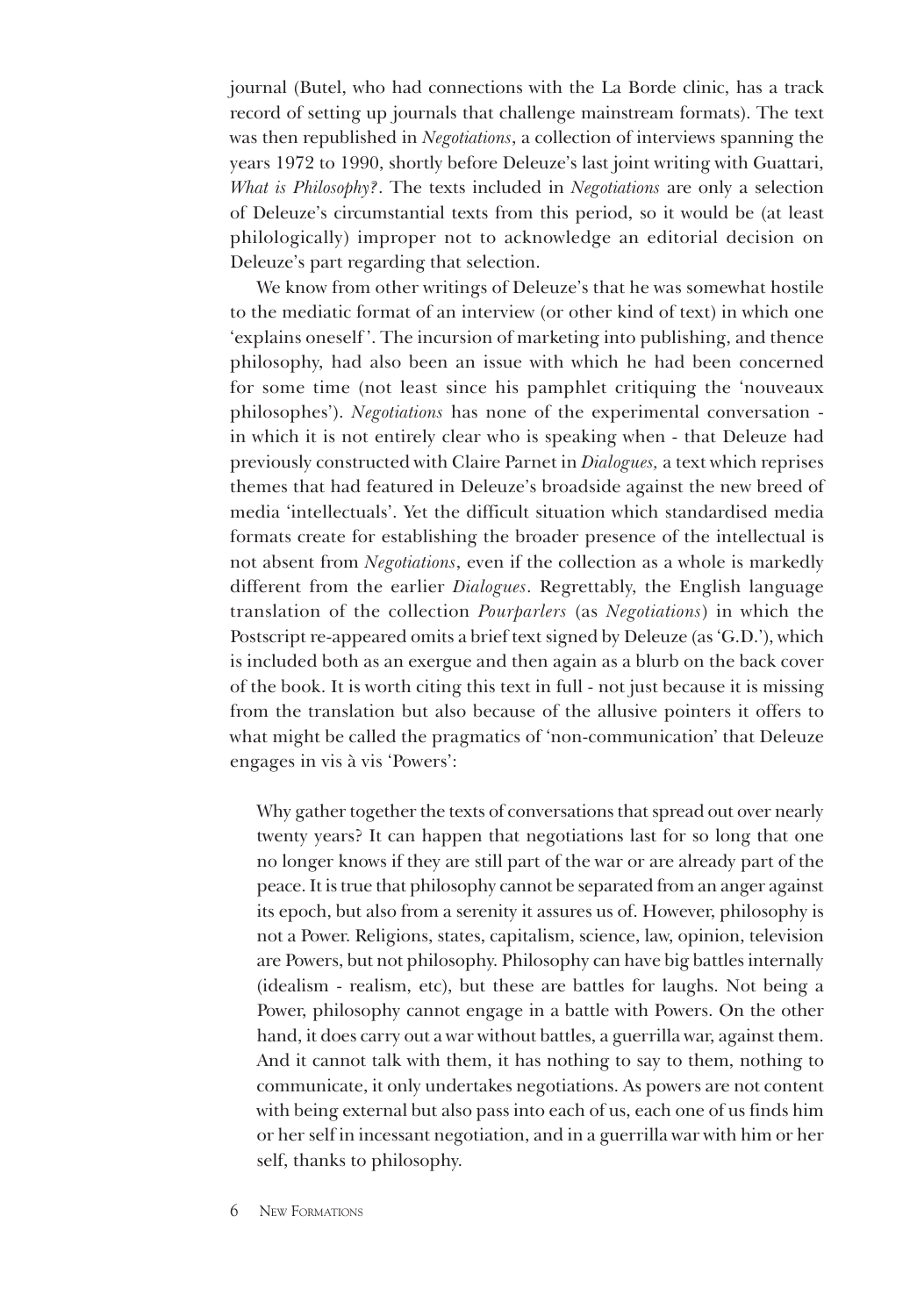It is worth recalling, secondly, at this point, that the logic of control sketched out in the Postscript is framed in part as a generalised crisis of institutions which implicitly frames much of the broader thematics of *Negotiations* as a whole: from the letter to Michel Cressole, with its barbed and witty analysis of an ex-student's *ressentiment*, connected therein to the problematic character of a leftist milieu that Deleuze found difficult, through the discussions of the cinema and creative operations in the milieu of the 'audio-visuel' that consolidated its industrial position in France in 1970s and 1980s, to presentations such as that on 'mediators', with its discussion of numerous social and cultural institutions (the couple, literature, medicine in relation to the AIDS crisis, and so on). Whilst institutions are not the same thing as the 'Powers' in terms of which Deleuze frames *Negotiations*, there is a much broader consonance here with Deleuze's own general interest in institutions, in the creative possibilities they establish, and the position of intellectuals in relation to them (a point of concern in his 1972 discussion with Foucault), all of which are key to his approach to politics. From an early stage in his career, with an edited collection on *Instincts and Institutions* (1955), the role of the institution played an important part in Deleuze's understanding of politics, as he acknowledges in the discussion with Toni Negri on 'Control and Becoming', referring this in turn to his concern with collective creation. His work with Guattari - although this is less often remarked - continued that early interest. Guattari's practice of institutional analysis, which of course crucially informed *Anti-Oedipus*, can be understood precisely as an institutionally contexted practice of collective creation. The critique developed by Deleuze with Guattari in *Anti-Oedipus* itself had an important link with his broader appraisal of philosophy, tracking the operations of power into the unconscious in ways that resonate with the later criticism of the institution of philosophy apparent in *Dialogues*, under the auspices of the 'abstract code' that regulates its operations. And we wouldn't be mistaken - given that Deleuze had already been concerned with the incursion of the redundancies of signification into publishing - in reading the critique of the book as image of the world, conveyed in the more experimental register of *A Thousand Plateaus* in 1980*,* as part of this.

However, if the 'crisis of institutions' line gives us one way to thread together some links between the Postscript and broader themes in Deleuze's work, it is perhaps the connection with Foucault, whose work was a more obvious part of the broader calling into question of institutions that marked the 1960s and 1970s, that has proved most important. It is debatable whether or not the idea of control societies would have gained as much traction were it not for its introduction in terms of a contrast with Foucault's disciplinarity. Here once again, some context will be helpful. The explicit contrast between control societies and disciplinary societies is perhaps the most obvious element of the Deleuze-Foucault connection evident in the Postscript and its broader context. Whilst the eighteen-year period of the texts collected in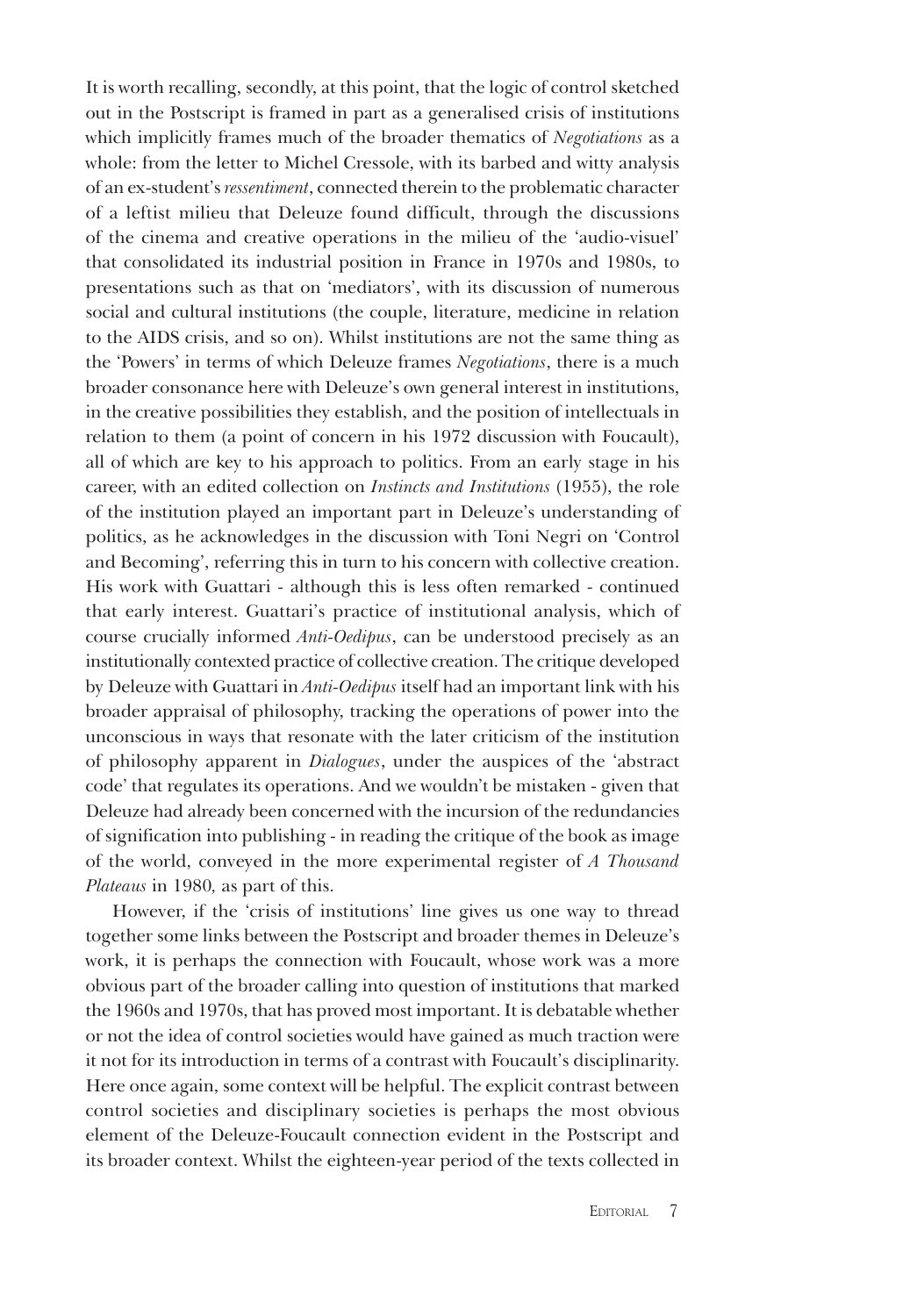*Negotiations* is most obviously linked to Deleuze's collaboration with Guattari, we cannot forget the signal importance of Foucault for Deleuze over this period: their conversation on 'Intellectuals and Power' was published in 1972, and it is difficult not to read many of the concerns signalled earlier in relation to institutions as developing in a crucial relation to Foucault's ideas about the specific intellectual. The extent to which Deleuze's thinking over the period spanned by *Negotiations* is informed by his engagement with Foucault is something that is not readily established by the texts on Foucault included therein, any more than are the points of contention between them (which Deleuze establishes for his part in other pieces of writing). But in his invocations of subjectivation and the theme of the guerrilla combat with the self, as with the idea of friendship as a condition for philosophy and the ongoing question of the relationship between philosophy and the present, both explored in *What Is Philosophy?*, there are some rather obvious pointers towards Deleuze's establishing of a common cause with Foucault. Each of these issues really merits close consideration of its own, of a kind that is not really possible for a journal introduction. Another way to come at the Deleuze-Foucault issue, with more immediate relevance to the pragmatic situation of the Postscript, is presented by the notion of the problem and the practice of problematisation that we find in Foucault.

Reading Foucault's oeuvre as a whole, and doubtless mindful of the difficulty created by its historically constraining status discursive formations for the possibility of effective critique, Deleuze suggests that interviews [entretiens - conversations, the term Deleuze uses for the exergue to *Negotiations*] form a crucial part of Foucault's work because they form part of a process of constructing a problem, of problematisation insofar as it constitutes 'the development of a domain of acts, practices, and thoughts that seem ... to pose a problem for politics'.<sup>2</sup> Problematisation, in this respect, presents a challenge to thought, to theory or to philosophy, as much as it does to politics, given the manner in which, as Foucault presents it, it confronts established certainties. Foucauldian problematisation, in some respects, seems analogous to Deleuze's vindication of 'experimentation' in philosophy, in so far as the latter takes place, at least in the account given of it in the chapter on 'Geophilosophy' in *What Is Philosophy?*, in the domain of the actual, 'current' events, what is happening now, rather than in the sedimented strata of history. 'The actual is not what we are but, rather, what we become, what we are in the process of becoming - that is to say, the Other, our becoming-other'.3

Deleuze's insistence, in *Foucault*, that his friend's interviews are critical to the process of constructing a problem is particularly useful with regard to understanding the particular status of the Postscript and its relationship to other elements of Deleuze's work. It is hardly surprising that elsewhere in *Negotiations* - specifically, in the conversation on 'Mediators' (also published in *L'Autre journal*, a few years before the Postscript), Deleuze underlines the importance of the category of the problem for politics: 'discovering a problem

2. Michel Foucault, 'Polemics, Politics, and Problematizations' online at http:// foucault.info/ foucault/interview. html (also in Michel Foucault *Dits et écrits* II 1410-1417).

3. Michel Foucault, *What Is Philosophy? trans. H. Tomlinson and G. Burchill, Verso, London 1994,* p112.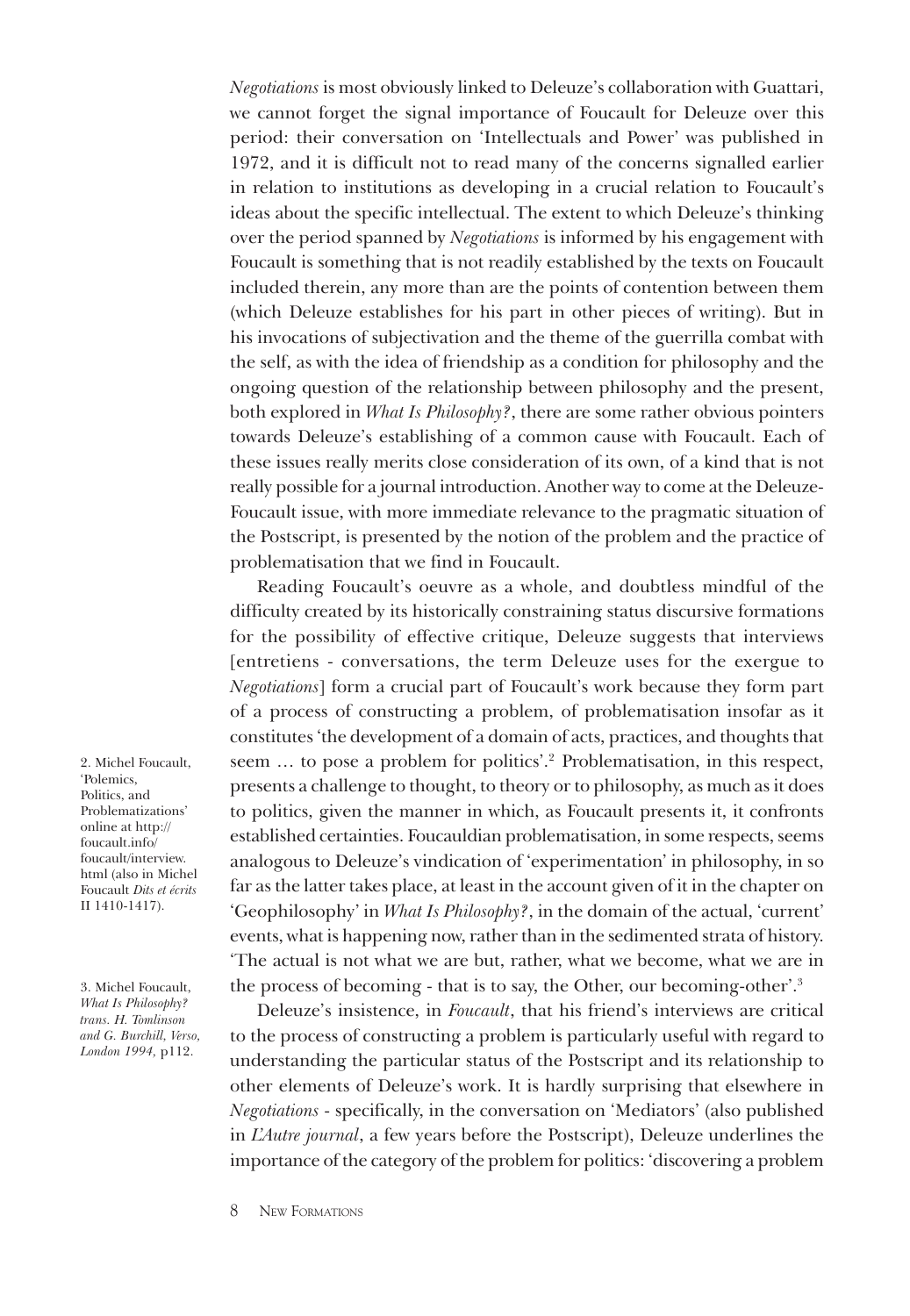that the right wishes at all costs to hide' (p127). It is in respect of the idea of the problem - and the experimental process of problematisation, which we might understand in relation to the idea of resistance - that the rather tentative and uncertain quality that is found specifically in the last section of the Postscript can be read, with its discussion of what 'sociotechnical studies' should be doing, what research in different institutional fields might question, the situation of the unions, the importance of young people discovering what ends they are being made to serve, and so on. These notes of uncertainty point towards something that is in the process of happening, the stakes of which are not clear, and for which, perhaps, appropriate concepts do not yet exist, especially given that elsewhere (in *What Is Philosophy?*) Deleuze sounds a note of caution about *all* concepts and the possibility that they include a 'grey zone and indiscernibility where for a moment the combatants on the ground are confused' [*What Is Philosophy?* a propos of Heidegger and his relation to Nazism, p109]. However, what really matters here, as Deleuze puts it, 'is that we are at the beginning of something …'.

### The Problem of Periodisation: 'Discipline', 'Security', 'Control'

So, the question of the extent to which the term 'control societies' should be taken to designate some new historical phase, distinct from the epoch of 'discipline', remains open, dependent as much on interpretations of Foucault's historiography as on an understanding of Deleuze's brief, suggestive essay. In particular, some of Foucault's recently-published lectures sketch out a conceptual distinction between three main modes in which governmental power operates: legal power, disciplinary power and 'security'. It is the latter mode, concerned with the quantification of data, the calculation of probabilities, the anticipation of probable social outcomes (of either ongoing behaviours and trends or potential policy interventions), and the designation of broad continua of acceptable behaviours (rather than binary divisions between the allowed and the prohibited), which is seen as emerging in its fullest form later than the others, in the twentieth century. This latter modality of power in Foucault's schema can usefully be equated with 'control' in Deleuze's. Foucault is clear that, although they emerge and come to prominence at different times, these modulations of power do not represent distinct historical phases in his schema but can be seen to co-exist, to interpenetrate and to mutually modify and reinforce each other. Whether or not the relative prominence of these different modalities at different times offers any basis at all for periodisation is a question on which there is no clear agreement amongst scholars, with contributors to the present volume taking quite different and distinct positions. Some commentators, such as Mark Kelly here, reject any such notion, understanding 'security' and 'control' as essentially modulations and variations on the same fundamental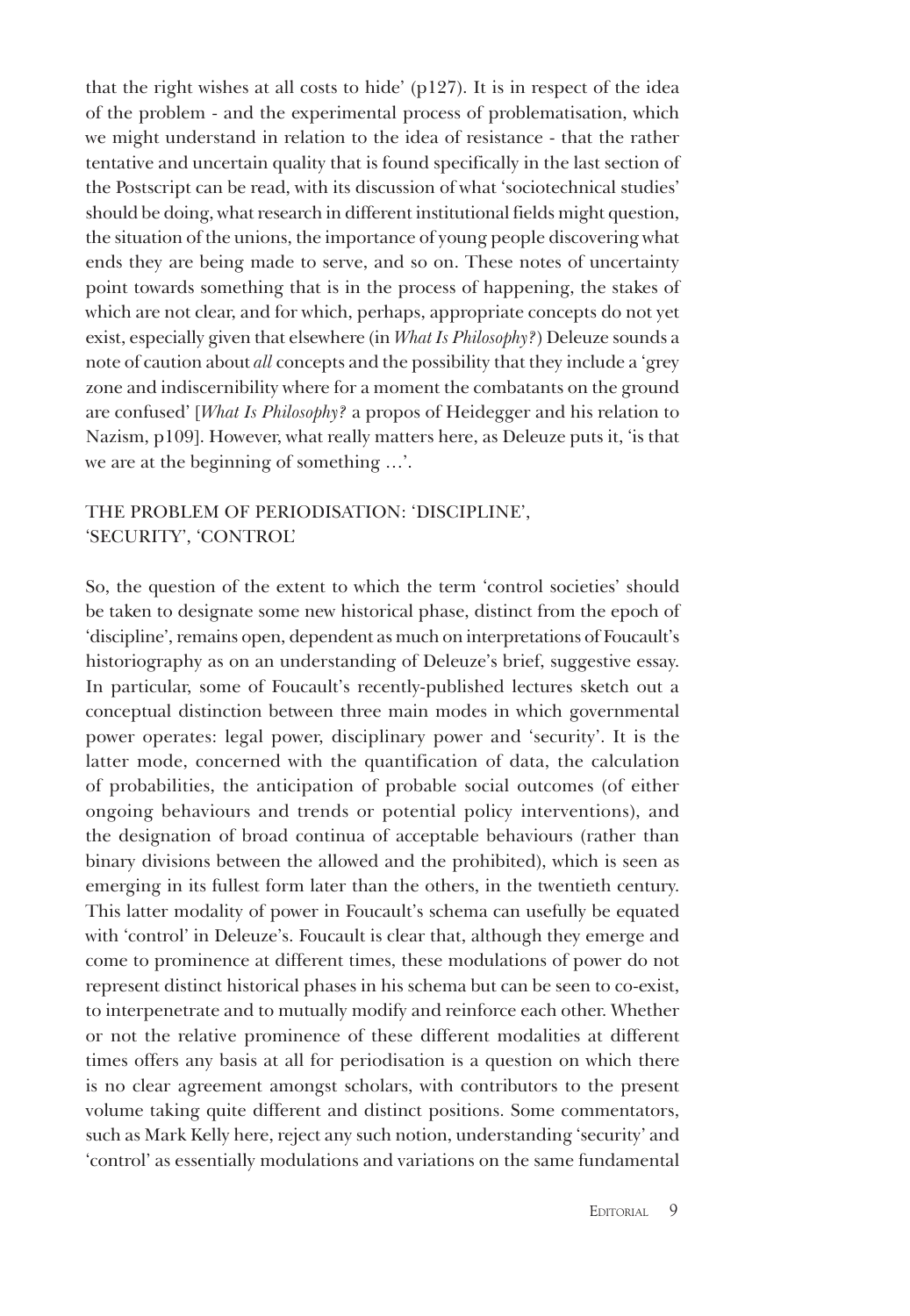dynamics of power designated by terms such as 'discipline', and arguing that Foucault's accounts of disciplinary society offer genealogies of the key power mechanisms still shaping contemporary societies. Others have seen these terms as designating some quite specific mechanisms of power and government, which - on some such accounts - assume particular prominence in the epoch of 'post-Fordism'.

Although we fully respect the position of sceptics such as Kelly, for the sake of argument let us explore here briefly the general hypothesis that there have been some shifts in prevalent modalities of power, and that these are closely related to developments in the self-organisation and administration of capitalism. To explain the posited relationship simply: the classic techniques of disciplinary power identified by Foucault in studies such as *Discipline and Punish* can clearly be identified with some of the key organisational techniques which defined Fordism as a novel form of capitalism, at the level both of the factory and of the general social formation. The dispersion of populations into individual units in prison cells and army barracks finds its echo in the break-up of previously team-based industrial production into the discrete tasks of the assembly line. The close monitoring of workers with time-andmotion studies and the centralised, hierarchical control of the factory clearly shares the same logic. In fact these processes are imagined as explicitly panoptical phenomena in the most famous cinematic representation of Fordist production, Charlie Chaplin's *Modern Times*, which features a factory centrally administered and monitored via an imagined form of closed-circuit television (technology which would not become widely available until several decades after the film was produced). On a much larger scale, the Fordist state arguably represented the apogee of disciplinary society. Particularly insofar as that term can be extended to include both the corporatist states of post-New Deal welfare capitalism and the authoritarian, productivist socialist states of the Soviet bloc, the Fordist state's capacity to administer and regulate the whole field of social and productive relations can clearly be understood in these terms.

Conversely, it is easy to see how the logics of 'control' and 'security' can be understood as informing the characteristic tendencies of post-Fordism, as governments have sought to replace direct centralised control of corporations and economic sectors, and direct provision of services, with far more complex networks of regulation and semi-private provision, while corporations have increasingly focused on the complex mapping, differentiation and anticipation of consumer behaviour over any clumsy attempts at market homogenisation or didactic marketing. Another example of the nature of this shift might be the specific ways in which the nature and objectives of state surveillance have shifted in recent times. Here the paradigmatic example is obviously the US National Security Agency's 'PRISM' programme to collect data and metadata relating to electronic and mobile communications between citizens of many countries including the US, brought to light by the actions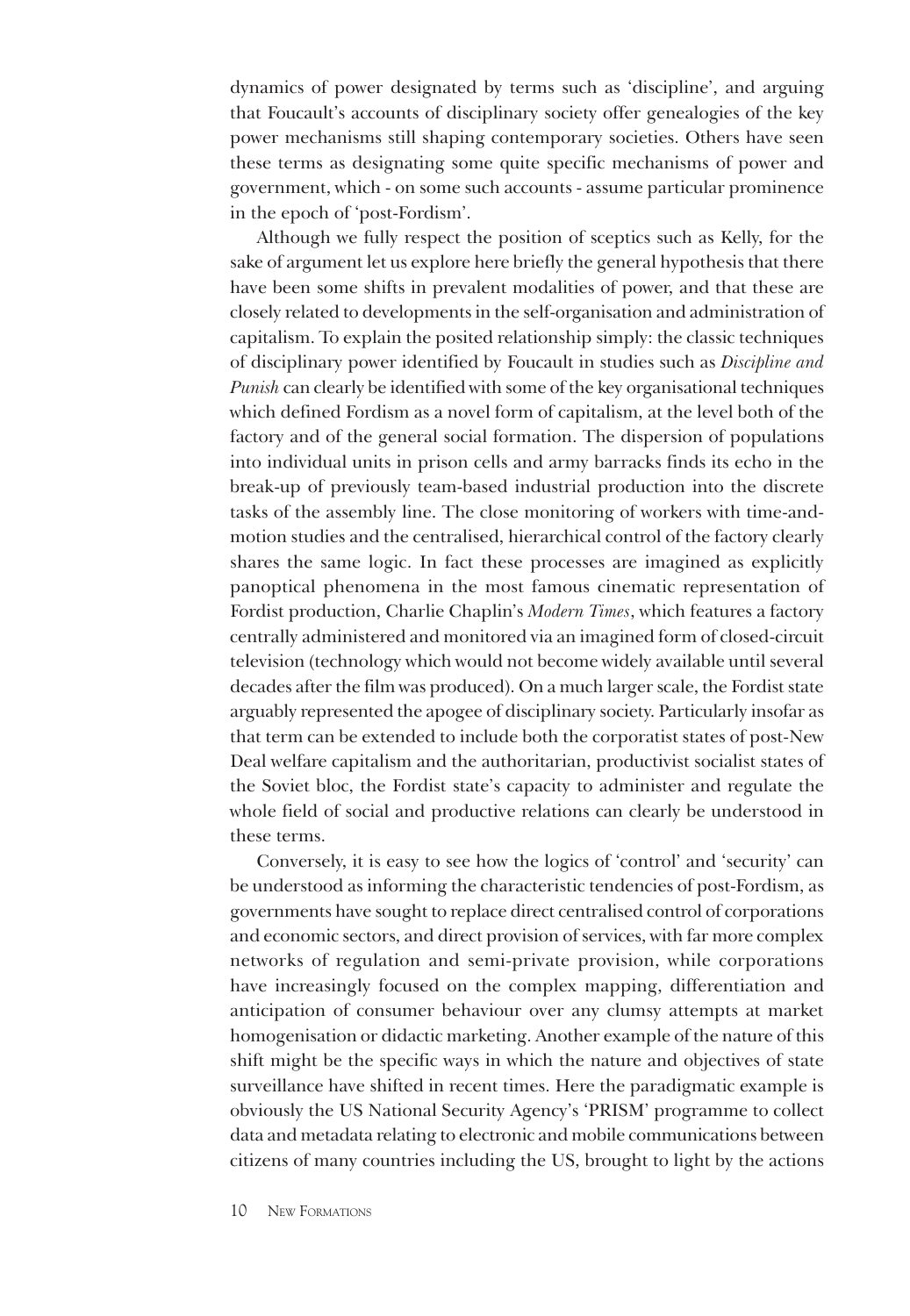#### PRISM IN THE SOCIETY OF CONTROL

What did we learn from Snowden? We learned that the NSA and allied security agencies have been engaged in a massive programme of 'social mapping', a kind of enormous, state-sponsored network-analysis. We learned that they have planted 'back doors' in commercial encryption software packages. We learned that almost all relevant corporations have colluded with them in these endeavours. What we did *not* learn - let's be clear about it - is that the NSA has been reading all our emails. In fact it is not entirely clear, from the information about the PRISM programme released by Snowden, how interested the security services actually are in the specific *content* of electronic communication, or whether it is entirely on the collection of metadata that their efforts are really focused (as is the case with mobile telecommunications, although in that instance the security services are constrained by legislation inherited from an earlier epoch). We also learned, in passing, that the most popular and widely-distributed open-source encryption software - contrary to popular mythology - has not been cracked by anyone, and that tor connections and bitcoin transactions cannot be easily traced, provided users take the most basic precautions.

The implications here are worth considering. Firstly, the sense that under conditions of heavily saturated digital infrastructural relations, contemporary security operations are only quite tangentially concerned with the actual content of citizens' beliefs and utterances, except under very specific circumstances, is rather striking, and it is instructive to consider what a difference this marks with the concerns of defenders of authority throughout the modern epoch. From the Reformation and Counter-Reformation through to the dying days of Stalinism, state censorship, centralised control of information and the general exercise of disciplinary power were routinely concerned with the imposition of strict norms of belief and behaviour. Even in the liberal Anglo-Saxon world, the expectation of social conformity, and the deference to institutions charged with managing it, was far higher than in much of the capitalist world today, and there is no evidence that the NSA surveillance programme is bent on restoring a new Puritan order. Of course there are limits to how far the security agencies remove themselves from the policing of ideology: particularly in the UK, which has no strong tradition of defending 'free speech', mere expressions of explicit jihadi sentiment are likely to attract the direct attention of the security services. But even in that case, it is worth noting that it is not the heretical nature of the beliefs as such which is under investigation and attack; rather, it is the probable behaviours which they are assumed to predict. 'Terror' and 'terrorism' are not ideologies, but behaviours. It is to the anticipation of behaviours through the mapping of social relations that the NSA programme was devoted, not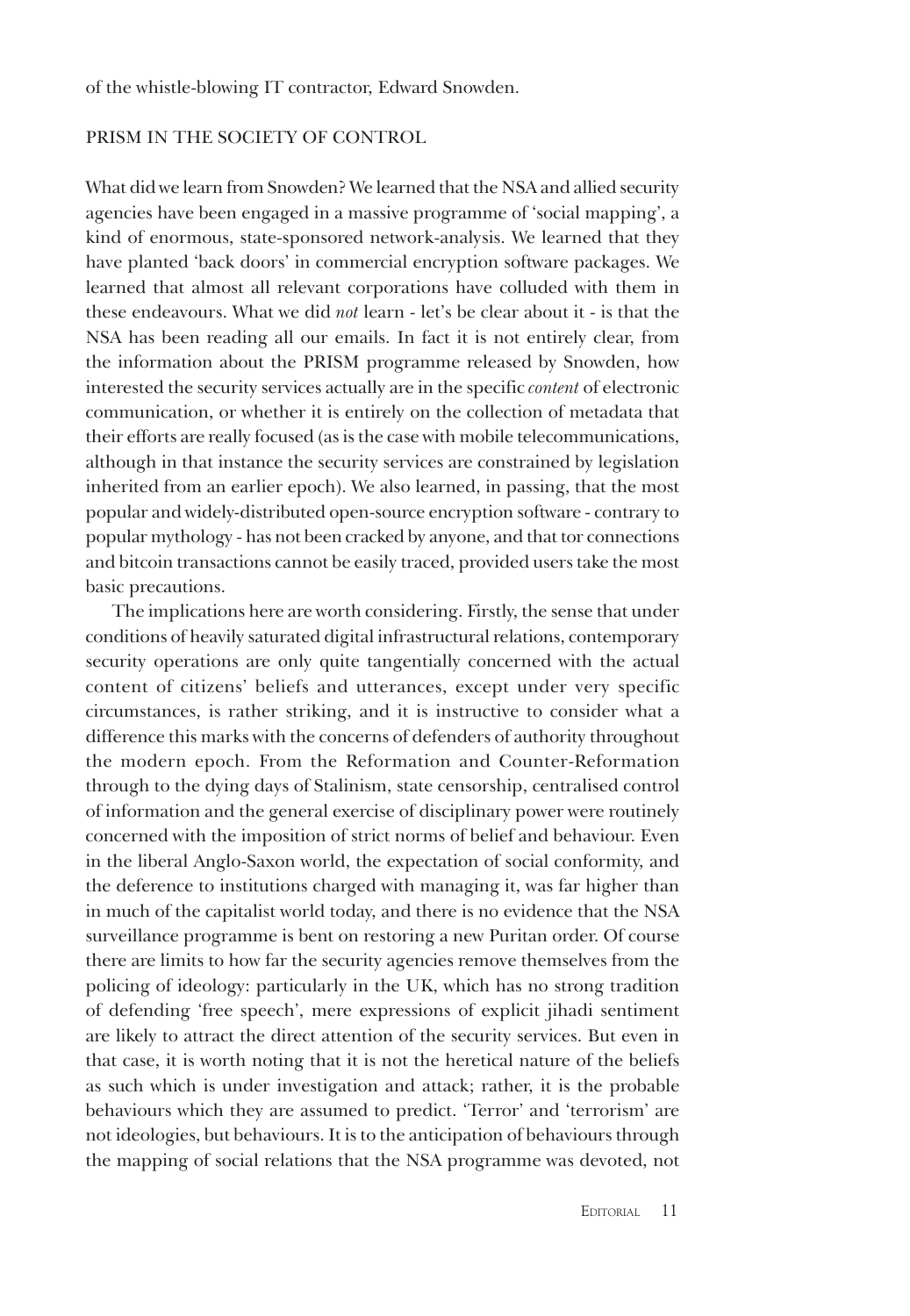to the normalisation of beliefs or even the standardisation of behaviours. On the basis of a turn towards the probabilistic forms of statistical learning characteristic of contemporary network-based machine intelligence, there is an epistemic shift which is registered in the kinds of statistical processing of data on which the new surveillance operates. This is a significant departure from the pattern which typified what Foucault called 'disciplinary' societies.

Of course, it is absolutely clear that the PRISM programme has had the deliberate aim of building the capacity to access and monitor the content of all electronic communications, indiscriminately. Athina Karatzogianni has described this state behaviour as 'quasi-totalitarian', and we find this description quite persuasive on its own terms. But what we really want to draw attention to here is the 'quasi' element of this formulation, and in particular the way in which even the indiscriminate nature of the surveillance in question is arguably quite different from the carefully targeted and individualised nature of traditional disciplinary attention, even in totalitarian regimes. The aim of it seems not so much to impose any kind of conformity on the surveilled population, but rather to prepare the security services for any eventuality, pre-empting any possible emergence.

From this perspective, in fact, the picture emerges of a situation which is quite recognisable to anyone familiar with Deleuze's account of the societies of control. As we have explained, the control-societies hypothesis posits a general shift away from what Foucault calls 'disciplinary' systems of power. This involves a number of changes to the characteristic operations of power. In particular, rather than a normalising imperative which would work to ensure each individual's complicity with a strictly defined set of social and ideological norms, it implies the propagation of a social logic according to which agencies collect specific kinds of information with the aim of adapting their own procedures in anticipation of changes in the behaviour of populations. At the same time such populations are conceived not, as in disciplinary society, as aggregations of individuals to be monitored and administered by a single central authority, but as aggregates of 'dividuals', defined by their complex sets of relations with others. This sounds very much like the project of the NSA detailed in the Snowden files.

Another point worth considering here is the nature of that project itself. It has been a project which depends entirely on its secrecy for its efficacy. It is, in the sense in which the word is normally used in contemporary colloquial English, a project of *surveillance*. It is worth reflecting here that in the translations of Foucault from French into English made in the 1970s, the translation of the French *surveillance* by the English 'surveillance' was always arguably problematic. In most contexts, the preferred translation of *surveillance*  into English would be 'supervision', and 'disciplinary' power as conceived by power can clearly be usefully understood as always a form of *supervisory* power. By contrast, although it may not always have done so, in contemporary English the word 'surveillance' almost always carries connotations of subterfuge and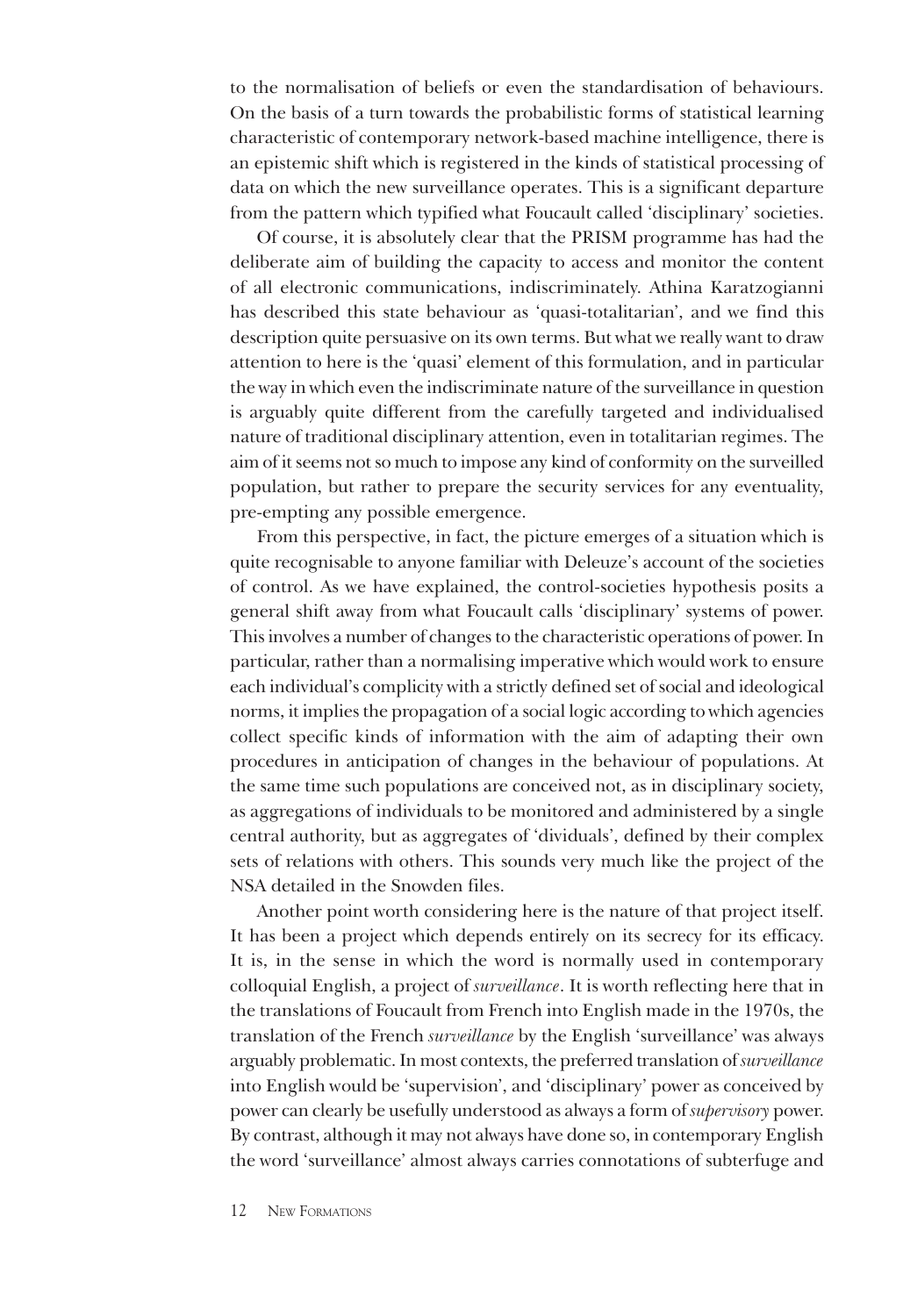secrecy. Surveillance is assumed to be clandestine. It does not want to be seen. This is clearly entirely different from *surveillance* as described by Foucault. This is significant when we consider the importance of secrecy to the PRISM programme itself. In contemporary English, 'surveillance' is a term much better applied to the rather secretive, pre-emptive yet clandestine forms of operation which PRISM exemplifies, than to the forms of supervisory power which characterised the age of 'discipline', and which, as Foucault showed very clearly, depended for their effectiveness on their visibility, or at least their assumed presence. Surveillance, as we normally understand the word in English, belongs to the world of data-collection and anticipatory power which Foucault designates with the term 'security' and Deleuze with the term 'control'.

## Control and Hegemony: the Gramsci/ Burroughs connection

It's worth reflecting a little further here on terminology. On the one hand, it is useful to appreciate that the French word *contrôle*, invariably translated in the case of the Postscript as 'control', would normally be translated by the English 'regulation' almost as often as by 'control'. The phrase 'control societies' can summon up an image for some English readers of a highly directed and centralised power system, and it is important to understand that, if anything, the reverse was clearly Deleuze's intention. It is equally important to note that Deleuze actually took the term 'control' from a short essay by William Burroughs, published in English in an issue of the journal Semiotext(e) inspired by Deleuze and Guattari's work.<sup>4</sup> It is quite fascinating to consider some of Burroughs's remarks in that essay.

Consider a control situation: ten people in a lifeboat, two armed selfappointed leaders force the other eight to do the rowing while they dispose of the food and water, keeping most of it for themselves and doling out only enough to keep the other eight rowing. The two leaders now need to exercise control to maintain an advantageous position which they could not hold without it. Here the method of control is force - the possession of guns. Decontrol would be accomplished by overpowering the leaders and taking their guns. This effected, it would be advantageous to kill them at once. So once embarked on a policy of control, the leaders must continue the policy as a matter of self-preservation. Who, then, needs to control others but those who protect by such control a position of relative advantage? Why do they need to exercise control? Because they would soon lose this position and advantage and in many cases their lives as well, if they relinquished control.

Now examine the reasons by which control is exercised in the lifeboat

4. The issue, deriving from a conference three years earlier, has recently been reprinted along with documentation of the conference. See Sylvère Lotringer and David Morris (eds), *Schizo-Culture: The Event, The Book,*  Semiotext(e)/MIT Press, Cambridge MA 2014.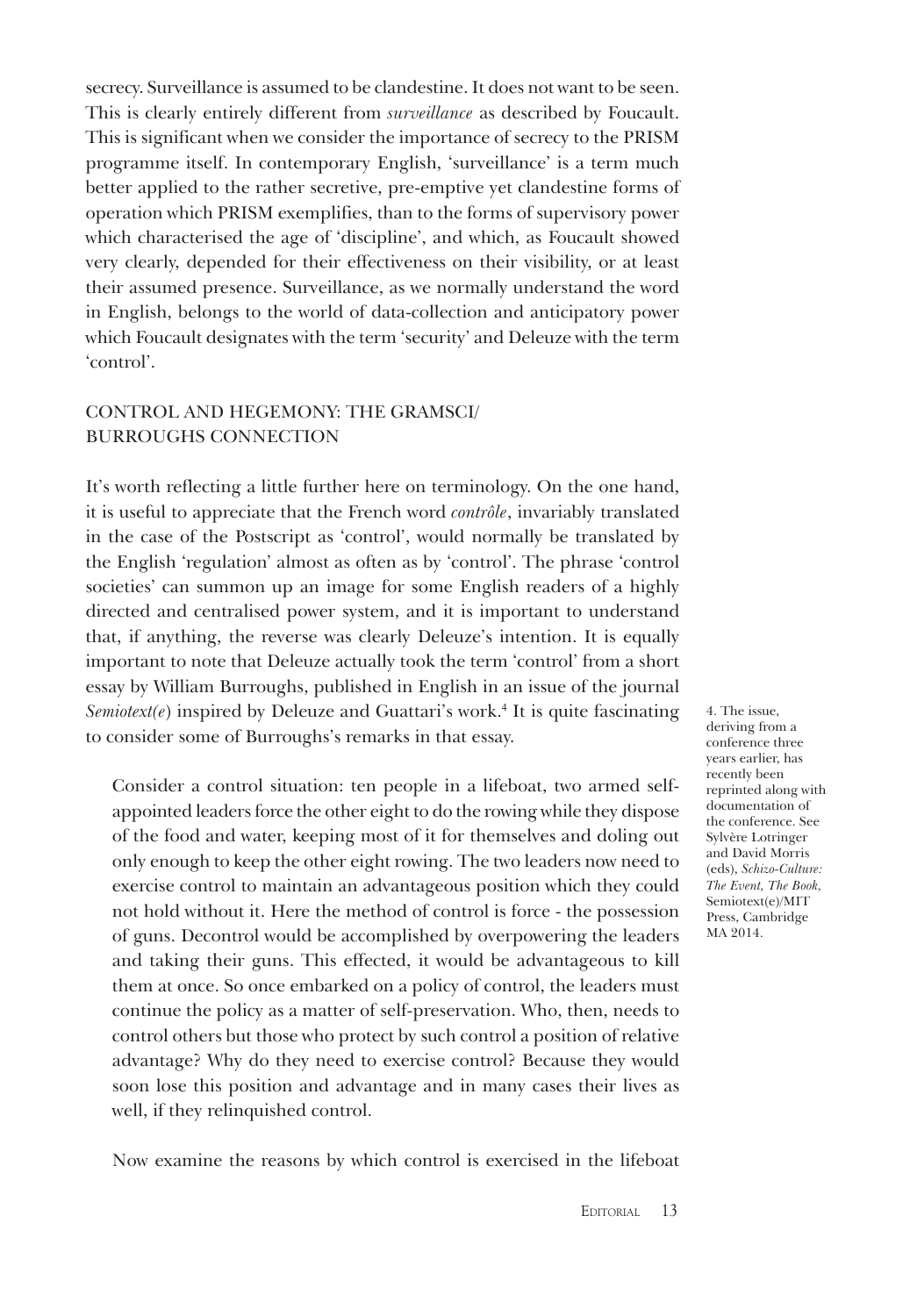scenario: The two leaders are armed, let's say, with .38 revolvers - twelve shots and eight potential opponents. They can take turns sleeping. However, they must still exercise care not to let the eight rowers know that they intend to kill them when land is sighted. Even in this primitive situation force is supplemented with deception and persuasion. The leaders will disembark at point A, leaving the others sufficient food to reach point B, they explain. They have the compass and they are contributing their navigational skills. In short they will endeavour to convince the others that this is a cooperative enterprise in which they are all working for the same goal. They may also make concessions: increase food and water rations. A concession of course means the retention of control - that is, the disposition of the food and water supplies. By persuasions and by concessions they hope to prevent a concerted attack by the eight rowers.

Many readers of *New Formations* will be struck by a forceful resonance here: *by persuasions and by concessions they hope to prevent a concerted attack* …There is a striking parallel to be drawn here with Gramsci's classic formulation of the nature of social hegemony, whereby 'leading' social groups seek to secure their position and to avoid having to resort to brute force in order to maintain their hegemonic position. Now, this is a particularly interesting observation, to the extent that recent political theory taking direct inspiration from Deleuze and Foucault has tended to assume that 'hegemonic' power relations are a specific function of 'disciplinary' societies.<sup>5</sup> Hegemony is assumed to be a process whereby strict norms are enforced by a centralising and/or 'vanguard' political force, analogous to the centralising and authoritarian tendencies inherent in disciplinary power. By contrast, we might suggest that in fact hegemony is always an inherently complex process, involving partial articulations of demands, coalitions of movements, variable deployment of institutions, temporary stabilisations and concessions. Deleuze and Guattari would perhaps understand this process in terms of hegemonic power's capacity to add and subtract 'axioms' to and from social assemblages.<sup>6</sup> This is consistent both with Gramsci's own formulation of modern politics as a 'war of position', a kind of trench warfare involving perpetually-shifting borders between different camps, and with Laclau and Mouffe's argument that hegemonic relations have become more and more important to a wide range of social and political domains as societies, cultures and polities have become increasingly complex fragmentary and interrelated.<sup>7</sup> From this perspective, far from being a relic of the disciplinary age, the era of hegemonic politics and the age of 'control' are more or less coterminous.

At the same time, one of the potential uses of concepts such as 'control' or 'security' is that they enable us to map an institutional terrain that is the only one upon which any viable progressive politics can actually hope to intervene, considering the likely strategic implications of major historical shifts. In fact this was already Gramsci's overriding objective in sketching out his concepts

5. For example Cesare Casarino and Antonio Negri, *In Praise of the Common*, University of Minnesota Press, Minneapolis 2008, p165; Maurizio Lazzarato, Expérimentations Politiques, Éditions Amsterdam, Paris 2009, p69.

6. Gilles Deleuze and Félix Guattari *A Thousand Plateaus*, trans. Brian Massumi, University of Minnesota Press, Minneapolis 1987, pp483-95.

7. See, for example, Ernesto Laclau and Chantal Mouffe, *Hegemony and Socialist Strategy*, Verso, London 1985.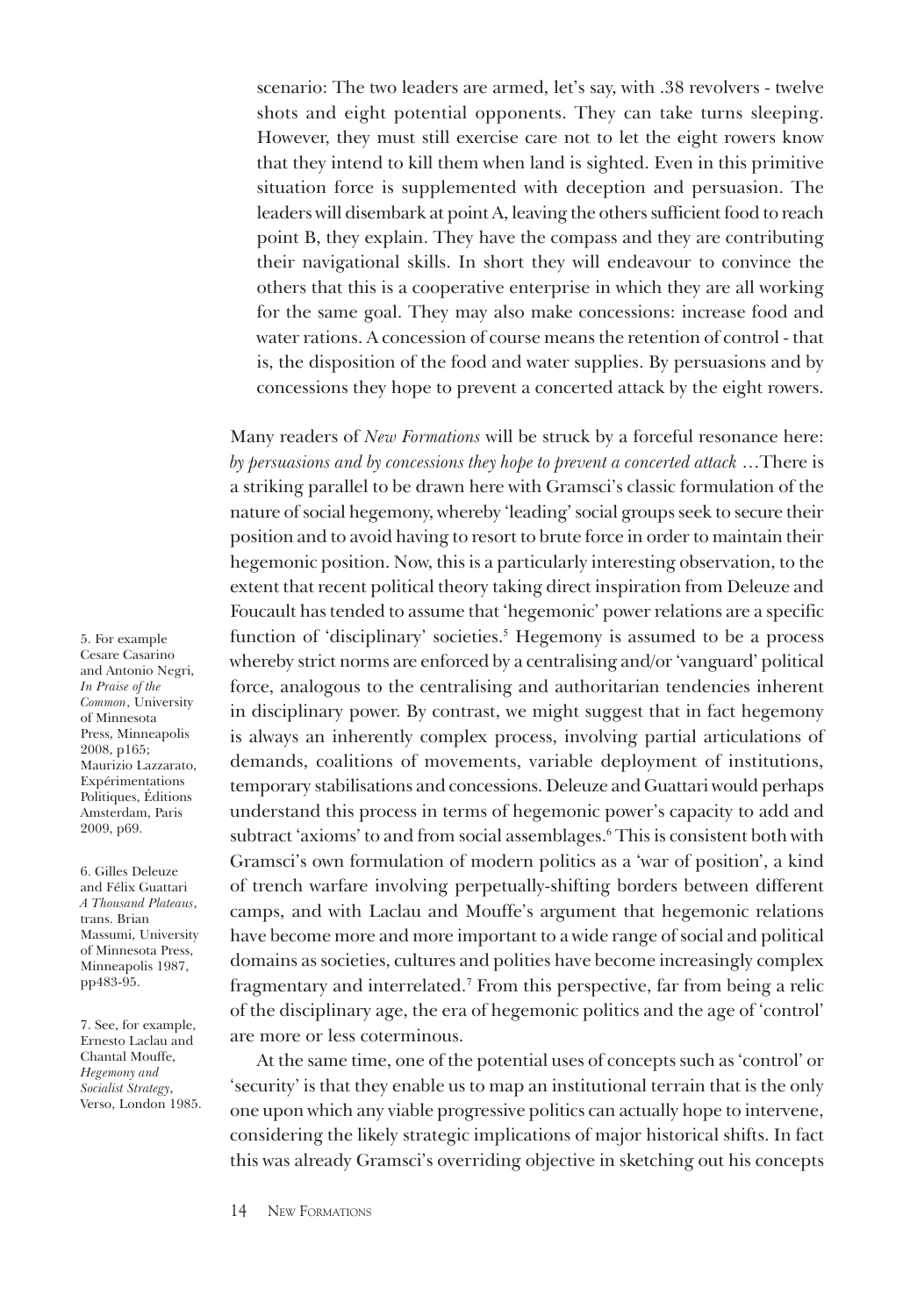and analyses almost a century ago. The war of position is famously contrasted in his writing with the 'war of manoeuvre', the classic revolutionary putsch aimed at seizing a centralised and apparently omnipotent state apparatus. From this perspective, it seems clear enough that in the era of 'control', no politics which simply aims at the benign capture of state power, even in the manner of traditional social democracy, can hope to be effective; only a radical programme of democratic experimentation is likely to prove dynamic enough to contest the concentrations of power which institutions of 'control' work to reinforce and to protect. It is as much as anything in the hope of helping to map this territory that the present volume is conceived.

#### CONTENTS ...

In particular, the editors' interview with Robin Murray, one of the pioneering analysts of post-Fordism in the UK, examines the deep imbrication between emergent technological systems and forms of political power, both capitalist and democratic. Andrew Goffey's essay addresses the problem of technoscientific determinism in such accounts, and points towards the importance of considering the history of engineering, particularly in its complex relations to management and to bureaucracy, for an account of the present. Understanding the incidence of these practices on the environment within which computing emerged helps provide a corrective to idealised readings of the history of digital technology, and points in turn to crucial aspects of the relationship between control and governmentality, relating in particular to the important Deleuzo-Guattarian concept of machinic enslavement. Following on almost directly, Alex Williams's essay considers Deleuze's 'control societies' hypothesis through the philosophy of cybernetics, with reference to Norbert Weiner's theory of control systems in animals and machines. He argues that in maintaining a concept of control as homeostatic feedback modulation, cybernetic readings tend to ignore the constructive, enabling dimension of control. To remedy this, he analyses a recent concept developed in the field of business studies of information technology, which is also discussed in some detail in our interview with Murray: the platform. Extrapolating beyond the existing literature of platform design, he develops a generalised theory of the platform as an alternative model of control, through the concept of generative entrenchment, where enablement is directly correlated with constraint and vice versa. Finally we consider the political implications of such an approach to control.

Yuk Hui's contribution engages with some of the same issues as Williams and Goffey, by examining the role of the concept of 'modulation' in the Postscript. Deleuze characterises the shift from discipline to control in terms of a shift from 'moulding' to 'modulation', that is from a form-imposing mode to a self-regulating mode. The concept of modulation is crucial to Deleuze's reinterpretation of the history of philosophy, where he employs it to turn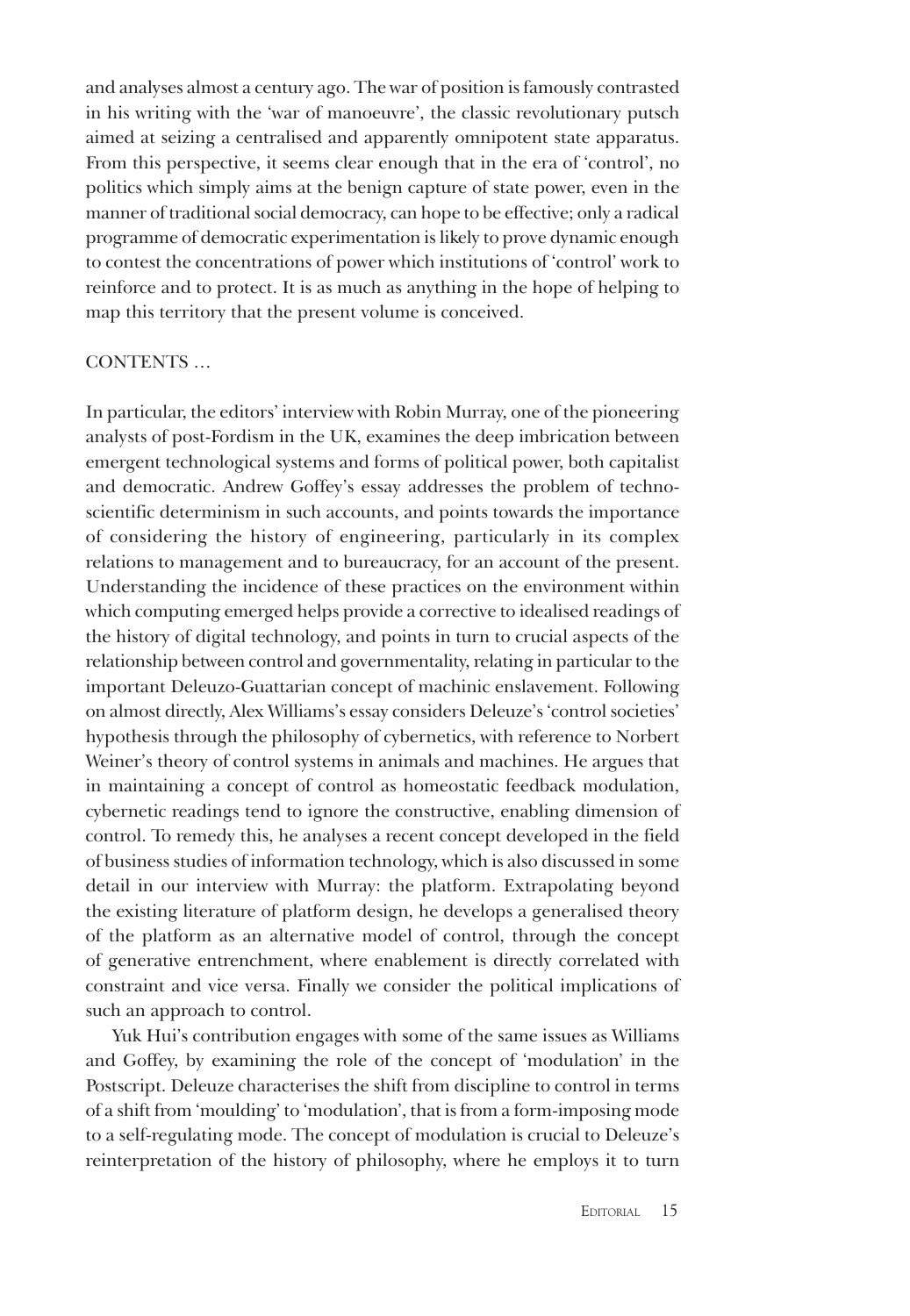against Aristotle's hylomorphism and Kant's transcendental categories, for example. The role of modulation in his thinking in general, and in the Postscript in particular, demonstrates an *aporia* concerning the consistency of this concept: are not societies of control, because they are based on processes of modulation, themselves a realisation of Deleuze's own philosophy? On the other hand there is a need to consider how modulation is realised through digital technologies, which occupy a central role in the Postscript - an issue which has been further taken up by contemporary media theorists. Hui's essay attempts to answer both of these questions by going back to the work of Gilbert Simondon, who was the inspiration for Deleuze's thinking on modulation. His essay attempts to show that modulation can also be understood as a way to resist the tendency of 'disindividuation' in societies of control, and concludes with a concrete and practical example from within the development of alternative social networks.

The politics of social networks is also a concern for Athina Karatzogianni and Martin Gak. Their contribution focuses on digital surveillance ideology by examining specific empirical examples drawn from media reports of the Snowden affair, in order to explore the politics, ethics, values and affects mobilised by governments and corporate elites to justify the collect-it-all practices that are undertaken by the 'ménage à trois' of 'trusted' global networks that dominate this field - corporations, governments and co-opted civil society groups. It charts this political space as a sphere of action emerging against a backdrop of what they call 'quasi-totalitarian' mechanisms, which are fostered by the alignment, collusion and imbrication of the these three trusted networks. This approach accounts for a particular problem in the articulation of digital politics: the process of political disenfranchisement by corporations looking to profit, governments looking to regulate information flows, and coopted groups in civil society looking to appropriate the legitimate concerns of users for their own political and financial subsistence.

Angela Mitropoulos's essay takes the Postscript as a point of departure for a theory of risk analytics, heeding its advice to dispense with registers of fear and hope and to instead focus upon the rough outline of coming forms of power. The illustrative case in her essay is the Australian 'Detention Network', a vast system of migration detention that has been wholly privatised since 1997, and has served as a laboratory for similar systems in other parts of the world. In doing so, it has tested the limits of normative and constructivist theories of risk. Normative theories explain the ubiquity of risk as a consequence of 'globalisation', the rise of techno-scientific rationality, and the decline of 'traditions' (namely, the gendered division of labour and the family upon which industrial production depended); while constructivist approaches either neglect the persistent reconstruction of bounded spaces and time zones to the dynamics of risk and profit, or tend to place the assemblage outside the changing, conflictual, socio-technical history of capitalism. The principal argument in her essay is that contemporary analytics of risk are preoccupied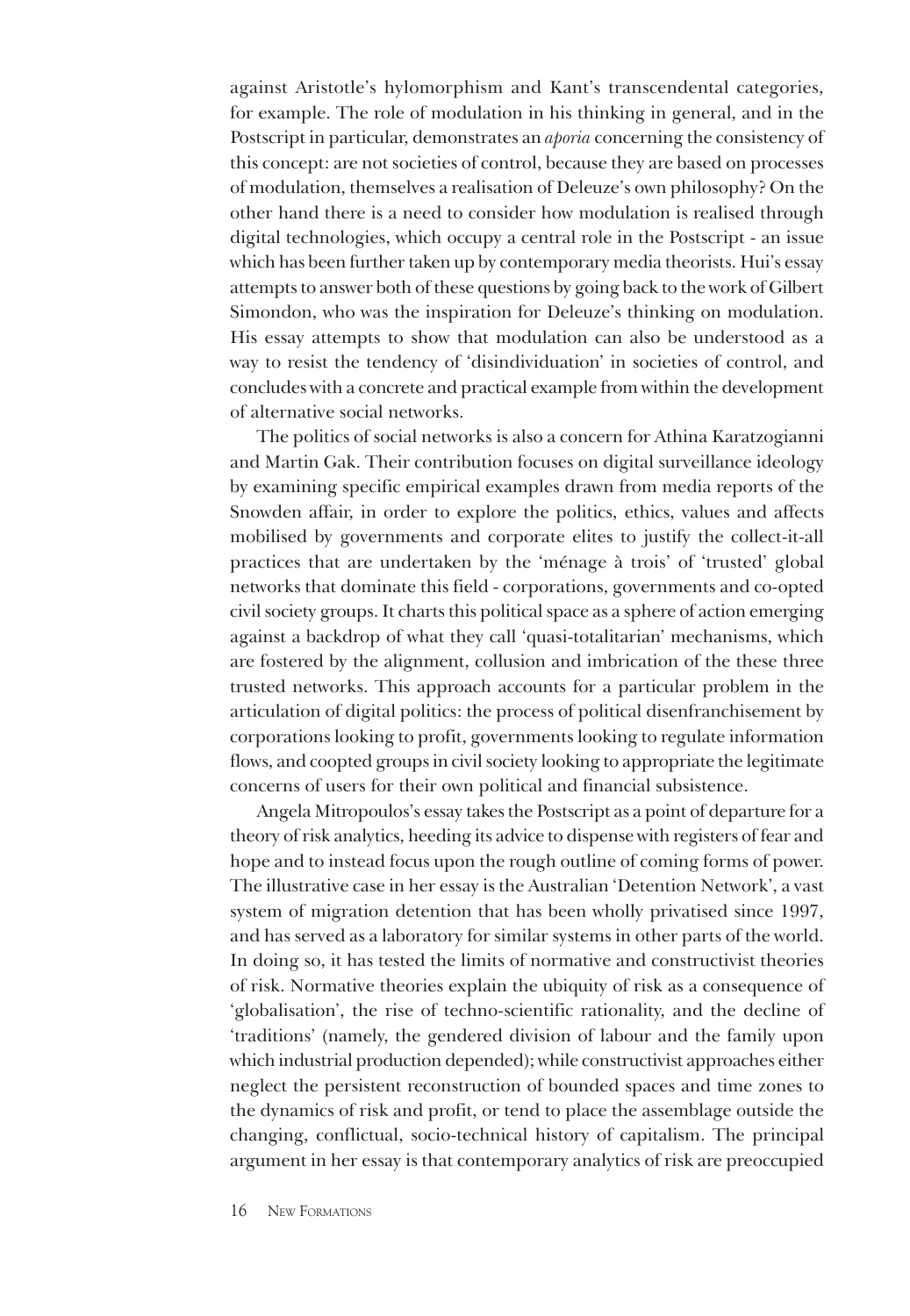with integrating uncertainty (or uninsurable risk) into formulations of risk, and that this necessarily gives rise to complex, archipelagic systems of abstract and physical dimension.

In his essay, Will Davies points out that a key feature of 'societies of control' as described by Deleuze is that, unlike societies of discipline, they lack any decisive moments of judgement or evaluation. Individuals live in a condition of 'endless postponement' and constant uncertainty. His essay here explores the contemporary implications of this feature, in the context of ubiquitous digitisation, neoliberalism and the return of the 'social' as a mode of government (as in 'social media', 'social enterprise,' etc). It argues that the state of continuous uncritical flow facilitated by the price system, combined with the uncritical, embodied, knowledge of the entrepreneur, is a key feature of capitalism that is celebrated by neoliberal thinkers. We might therefore view neoliberalism as a celebration of 'control' technologies, and - inversely - view the neoliberal critique of socialism as a critique of 'disciplinary' technologies, as manifest in Hayek's critique of 'intellectuals'. The contemporary reemergence of the 'social' as a means of government is due to the fact that this new version of the social is amenable to 'control', rather than 'discipline'. This is a new phase of neoliberalism, which highlights the fact that it was only ever contingently dependent on markets, and can be reinvented by expanding the scope of control using (non-market) techniques that were traditionally associated with corporate management. The essay explores the new forms of power inequality that arise once the 'social' is co-opted as a tool of control. Control societies are organised by varying assumptions regarding the individual's capacity to cope with a state of constant, uninterrupted flow. Most individuals require steering in some way, while a small minority of leaders and entrepreneurs can perform the navigation.

By contrast with the foregoing, Mark Kelly's essay critically assesses Deleuze's 'societies of control' thesis in relation to the work of Michel Foucault that provides its ostensible inspiration. Kelly argues, contra Deleuzian readings of Foucault, that contemporary society continues to be a form of the disciplinary-biopolitical society identified by Foucault as having emerged in the late eighteenth century. His argument for this is dual. On the one hand, he points to claims of Deleuze's that have not been borne out by subsequent developments, particularly the claim that disciplinary institutions are breaking down: while some institutions have declined, others (particularly the prison) have massively expanded. On the other hand, he argues that characteristics specifically assigned to societies of control by Deleuze were already part of disciplinary power as conceived by Foucault, noting that Foucault indeed uses the word 'control' as a synonym for discipline. He concludes that, due to his relative economism, Deleuze misidentified real changes associated with the transition from Fordism to post-Fordism as comprising something much more dramatically new at a political level than they really were, and that post-Fordism manifests at most a modification of disciplinary power, rather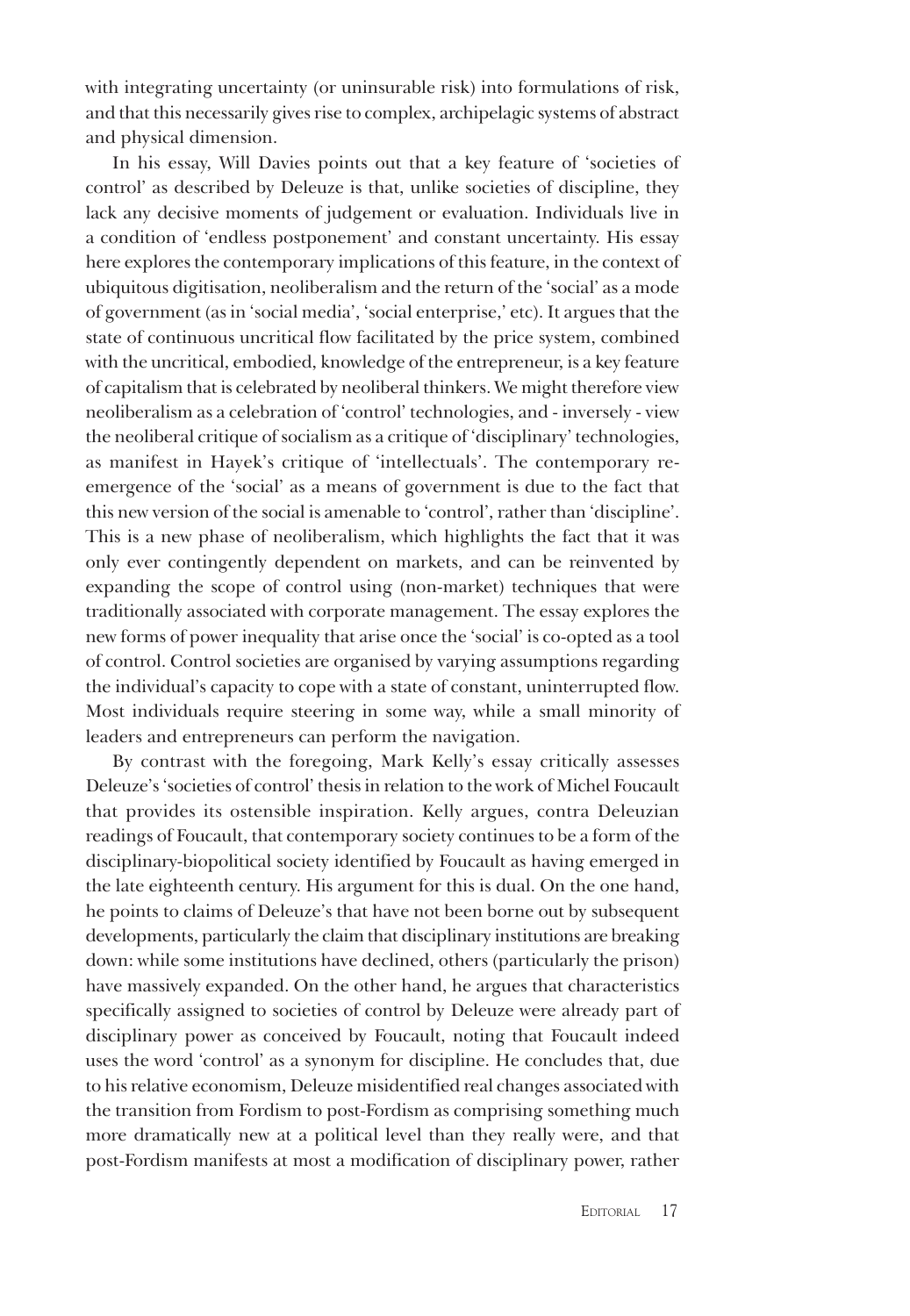than a new technology of power in a Foucauldian sense.

Kevin Jobe's contribution implicitly relates directly to some of Kelly's arguments, concerned as it is with analysing the contradictions of liberal 'police' power, from Hegel's analysis of modern *polizei* to a Foucauldian analysis of the 2011 judicial ruling on the police eviction of protestors from Zucotti Plaza. In his essay, he develops insights from Hegel and Foucault's analysis of the contradictions of liberal police, whereby power in liberal government incorporates an 'internal principle of limitation' that distinguishes it from the unlimited internal objectives of the European police state, while finding itself constantly violating its own internal normative principles. He goes on to situate liberal police within Foucault's history of police and the development of a political economy of the poor. From there he challenges Foucault's own portrayal of liberal police as 'self-limiting' in the 1978-9 lectures, through a detailed examination of 'police' in the life and thought of Benjamin Franklin. Finally, he draws upon this historical background of police to analyse the police power jurisprudence laid out in the 2011 *Waller v. City of New York* ruling on the police eviction of protestors from Zucotti Plaza. Here, he argues that the ruling allows us to see how the discourse of 'police power' claims to uphold a (neo)liberal economic-juridical order, while at the same time functioning as a mechanism of repression and security against the 'dangerous' (democratic) element within the polity.

Josephine Berry develops a powerful analysis informed primarily by the later Foucault in her study of the crisis of neoliberal urbanism and its production of polarised, fragmentary and exclusionary cities, which she explores as an effect of the biopolitical schema of the 'milieu'. This is a schema, Foucault claims, by which the 'pastorate of souls' is converted into the depersonalised collective 'population', while life is elevated and protected as an autonomous value but also degraded as fungible commodity. In this context, Berry interrogates the historical function of aesthetics and its increasingly central role within urbanism and urban government, from modernist architecture's attempts to design the entire 'anthrogeographic' terrain, to community art, to creative regeneration schemes and parks, and to public and site-specific artworks. Her essay explores the parallel between the securitising effects of the urban capitalist milieu, which acts to fix life within normative bandwidths, and the implications of artistic autonomy that strives to return to the everyday, thus fixing all life within the domain of aesthetics. She argues that it is precisely through autonomous art's universal exoneration of life (encapsulated by Joseph Beuy's slogan 'everyone an artist!') that it becomes amenable to the opposite use: as a propaganda tool for gentrification, through which housing can be withdrawn and life rendered naked, exposed to the relentless forces of the market. In this way, the intricate and fundamental relationship between biopolitics and autonomous art is exposed.

Similarly concerned with the biopolitics of public aesthetics, Alison Winch's essay examines the way that digital media harness, mine and